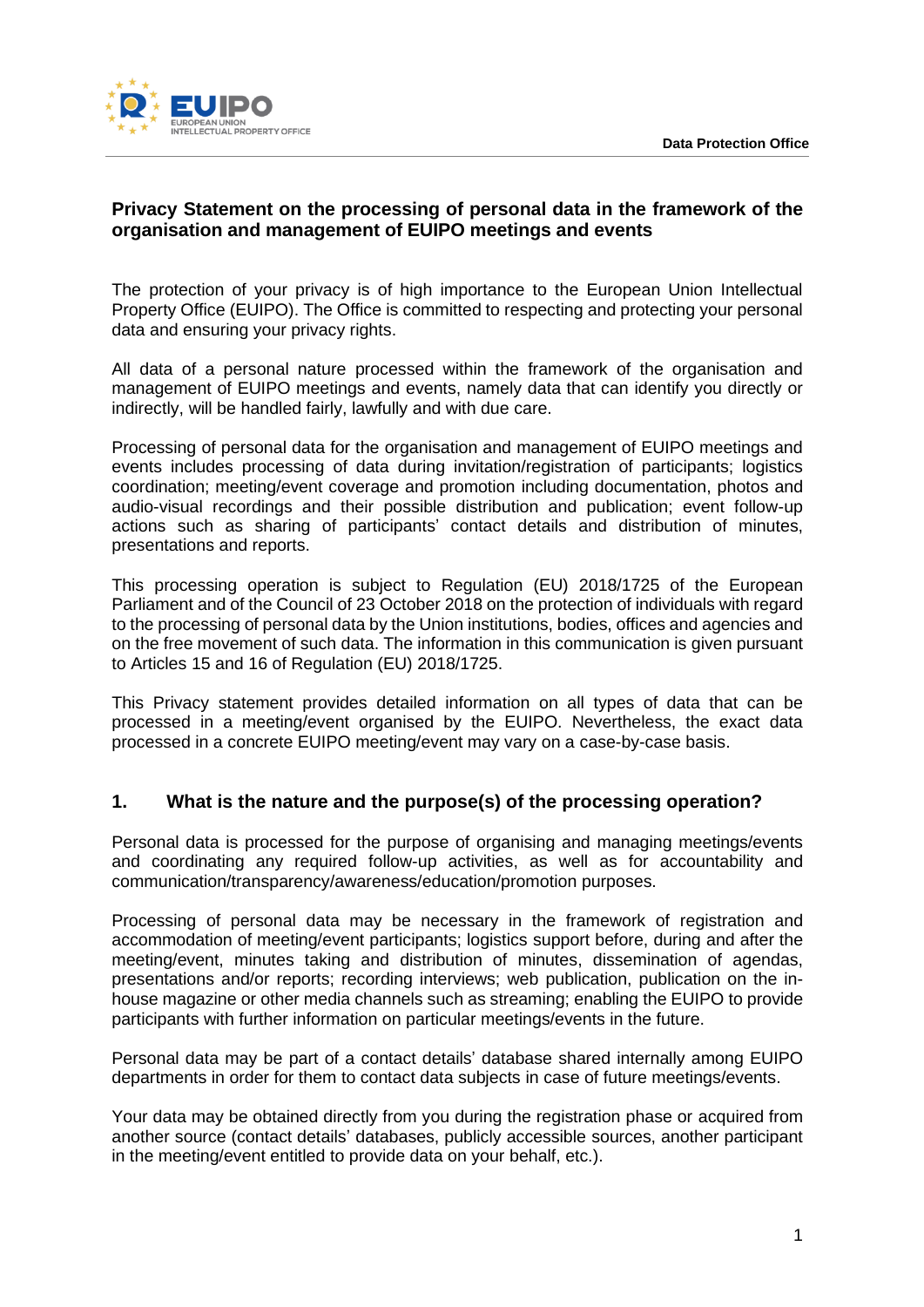## **2. What personal data do we process?**

Prior to, during and after a meeting/ event, the EUIPO processes participants' identification data to organise and manage the meeting/event. This data includes the title, name, surname, DNI/Passport number, date of birth, nationality, postal and email addresses, signature, profession, position held, organisation/institution, country, city of departure, bank details, fiscal code and address for reimbursements purposes, individualised information on the form of transport and accommodation. Your mobile phone number can be processed only for the purpose of providing key security information in case of emergencies. Depending on the nature of the meeting/event, health-related data, such as mobility and dietary requirements, allergies and intolerances, might be gathered.

In addition, sometimes sound, video, or audio-visual recordings will be made during the meeting/event, including while participating in presentations/interviews/workshops. If that is the case, images/photos, statements, opinions, etc. may be processed depending on the type of recording and the purpose(s) of the recording.

If you do not want your image/voice to be photographed/recorded/web published, for compelling and legitimate grounds, you can always exercise your right to object, e.g. choose not to be present when the photographing/recording occurs. In this case, please, contact the meeting/event organisers in order to allow them to take your wish into account when filming and taking photographs and offer you an alternative solution. In general, a specific area is designated where the attendees who do not want to appear in the videos/photos will be invited to take seat.

Please, note that objecting to the processing of your personal data does not affect the lawfulness of the processing done prior to the objection.

## **3. Who is responsible for processing the data?**

The processing of personal data is carried out under the responsibility of the European Union Intellectual Property Office.

Personal data may be processed by:

- Infrastructures and Buildings Department (IBD)'s hospitality, security and logistics internal teams and external providers like the events logistic support services provider 'Pomilio Blumm' and its subcontractors/providers/suppliers;
- Communication Service (CS)'s internal teams and their external providers responsible for the photo/video recordings in some of the meetings/events;
- Digital Transformation Department (DTD) responsible for maintenance of some of the databases used in the process of events organisation;
- Staff members and/or resources of other departments involved in the organisation of the meeting/ event.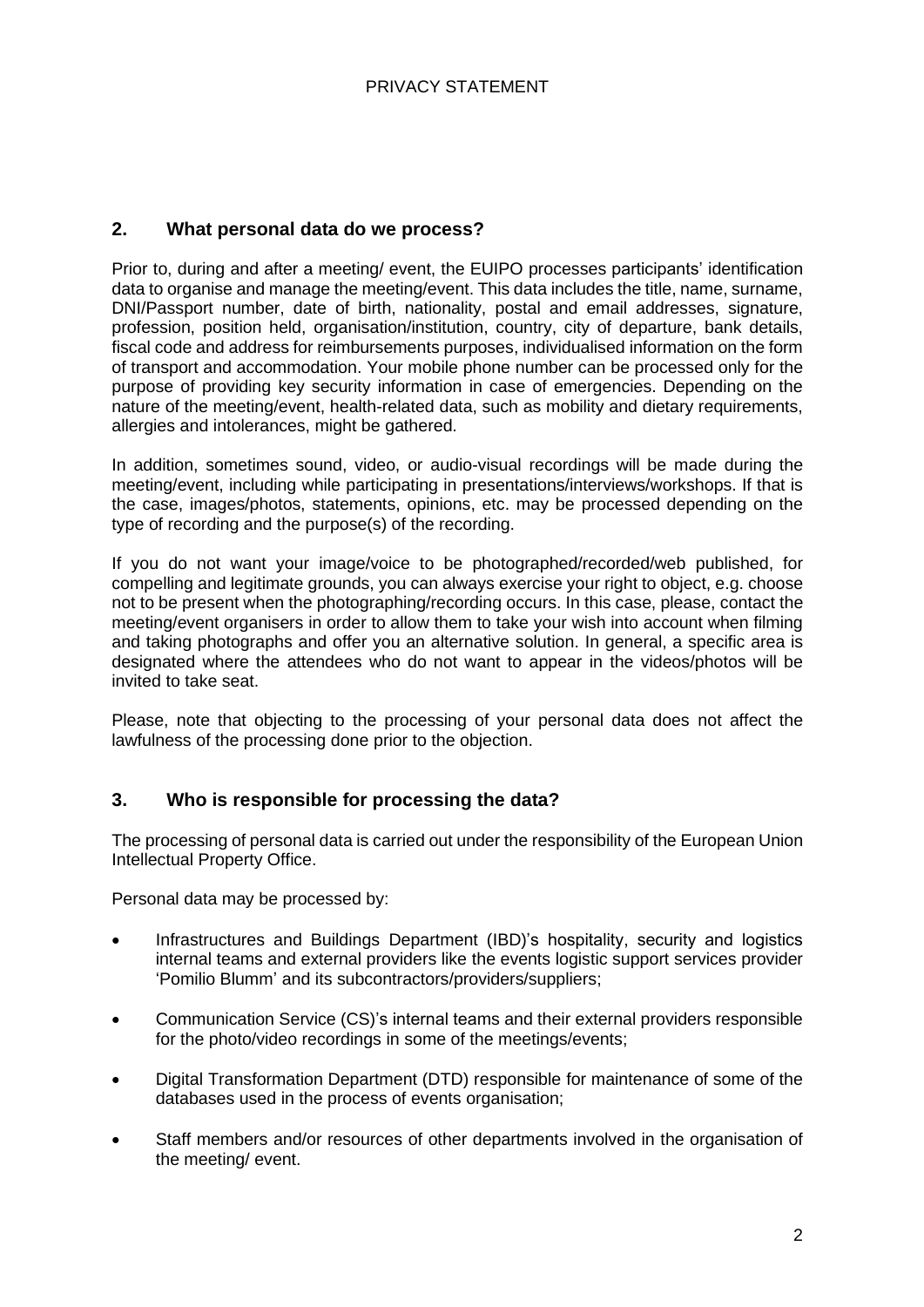### **4. Who has access to your personal data and to whom is it disclosed?**

Personal data depending on its type and the purposes of its processing is made accessible only on a need to know basis to EUIPO staff members and possibly external providers, their subcontractors and the general public respectively.

Personal data is accessed by:

- IBD's hospitality, security and logistics internal teams and external providers like the logistic support services provider 'Pomilio Blumm' and its subcontractors/ providers/suppliers;
- Communication Service's internal teams and their external providers in case responsible for the photo/video recordings in some of the events;
- DTD responsible for maintenance of some of the databases used in the process of events management;
- Staff members and/or resources of other departments involved in the organisation of the event/meeting.

Personal data may be accessible through internal communication tools such as the internal website 'Insite', the in-house magazine 'Backstage', videos shown at meetings/events, the events organisation application made available to the participants during the event, the EUIPO news programmes. Pictures, presentations, live web streaming and/or audio-visual recordings of speakers, participants and organisers might be made available to the general public on the internet in the framework of EUIPO activities etc.

The recipients of personal data (EUIPO staff, external resources, the rest of the participants and/or the general public) might vary depending on the type of recording and the purpose of the meeting/event.

When the event includes minutes taking, the names of the participants and their function will be present in the minutes of the meeting and together with the participant´s position organisation/institution and country will be made available to the rest of the attendees. If you do not wish your name to be published in the meeting minutes for compelling and legitimate grounds, you can always 'object'. In this case, please, contact the meeting/event organisers in advance in order to allow them to take your wish into account and specify the reasons due to which your legitimate interests might be prejudiced by the disclosure of your data.

When the event includes participation of speakers, we will publish the agenda of the meeting with the name, affiliation and intervention title of the speakers. We might publish other personal information that the speakers provide us with, such as a CV, photos, presentations, etc. If you are a speaker and you do not wish your image/voice to be photographed/recorded/web published or that we disseminate the agenda of the meeting with your name, affiliation and intervention title, your CV or other data you have provided us, for compelling and legitimate grounds, you can always 'object'. In this case, please, contact the meeting/event organisers in advance in order to allow them to take your wish into account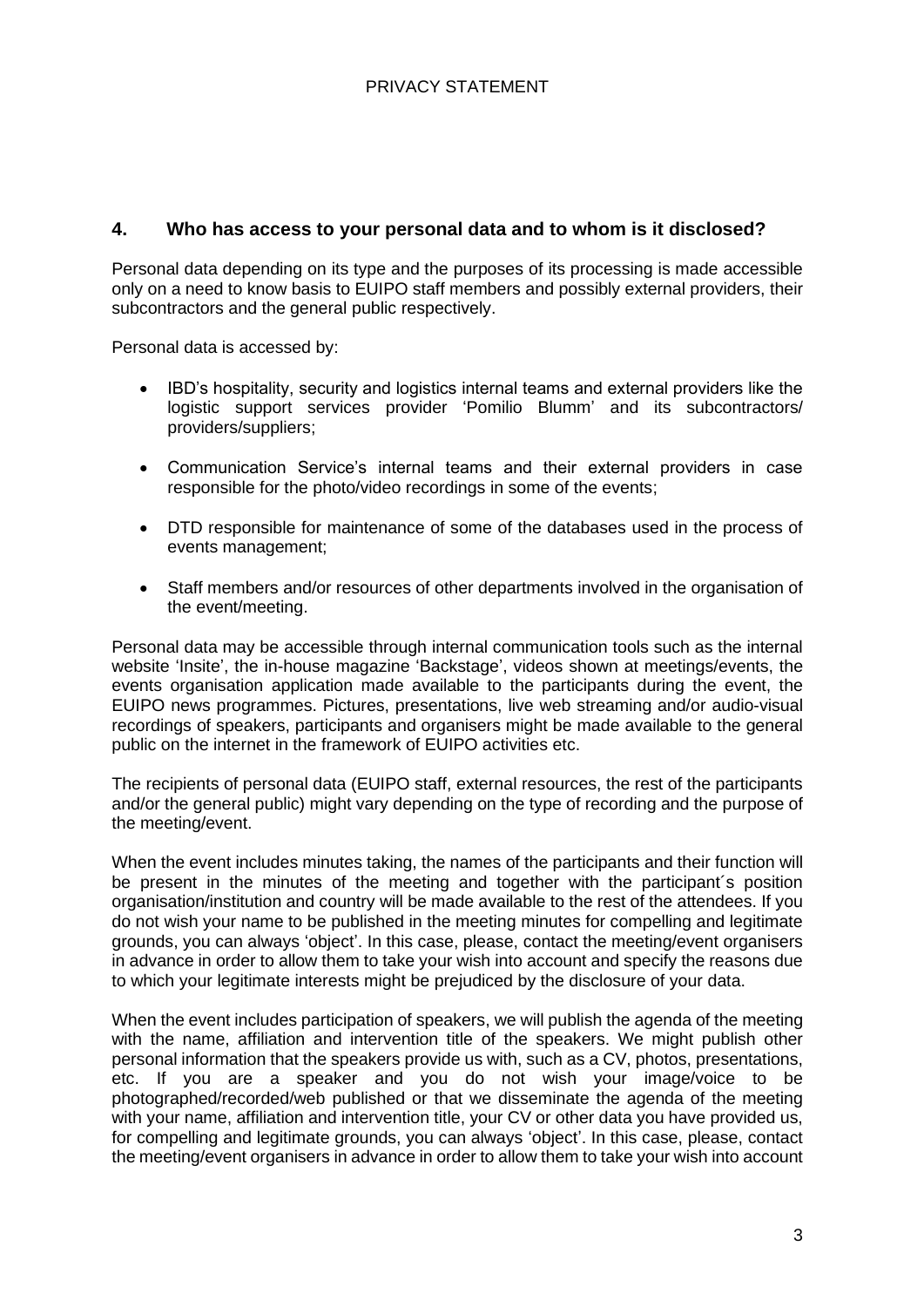and specify the reasons due to which your legitimate interests might be prejudiced by the disclosure of your data.

In principle, your data will not be made available to third parties outside the EEA. In case of transfer of personal data, all the provisions stipulated in Chapter V of Regulation (EU) 2018/1725 will be observed.

Data is transferred for the purpose of logistic coordination of the event to a supplier/provider outside of the EEA on the basis of an adequacy decision as laid down in 47 of Regulation (EU) N°1725/2018 or, in the absence of an adequacy decision, on the basis of a derogation for important reasons of public interest in accordance with article 50 of Regulation (EU) N°1725/2018.

Specific information on the exact recipients and the legal instruments used for each and every meeting/event is available upon request.

### **5. How do we protect and safeguard your information?**

We take appropriate technical and organisational measures in order to safeguard and protect your personal data from accidental or unlawful destruction, loss, alteration, unauthorised disclosure or access.

All personal data related to the organisation and management of meetings and events is stored in secure IT applications according to Office security standards as well as in specific electronic folders accessible only to authorised people. EUIPO systems and servers are password protected and require an authorised username and password for access. The information is stored securely so as to safeguard the confidentiality and privacy of the data therein. Paper documents are locked in safe cupboards.

All individuals dealing with personal data in the context of the organisation and management of meetings and events sign a confidentiality declaration.

If any processing of personal data is carried out by a service provider (external processor), the controller will monitor and verify the implementation of the required organisational and technical security measures needed to ensure compliance with Regulation (EU) 2018/1725.

### **6. How can you obtain access to information concerning you and, if necessary, rectify it? How can you receive your data? How can you request the erasure of your personal data or restrict or object to its processing?**

You have the right to access, rectify, erase, and receive your personal data, as well as to restrict and object to the processing of your data, as outlined in Articles 17 to 24 of Regulation (EU) 2018/1725.

If you would like to exercise any of these rights, please send a written query explicitly specifying your request to the data controller.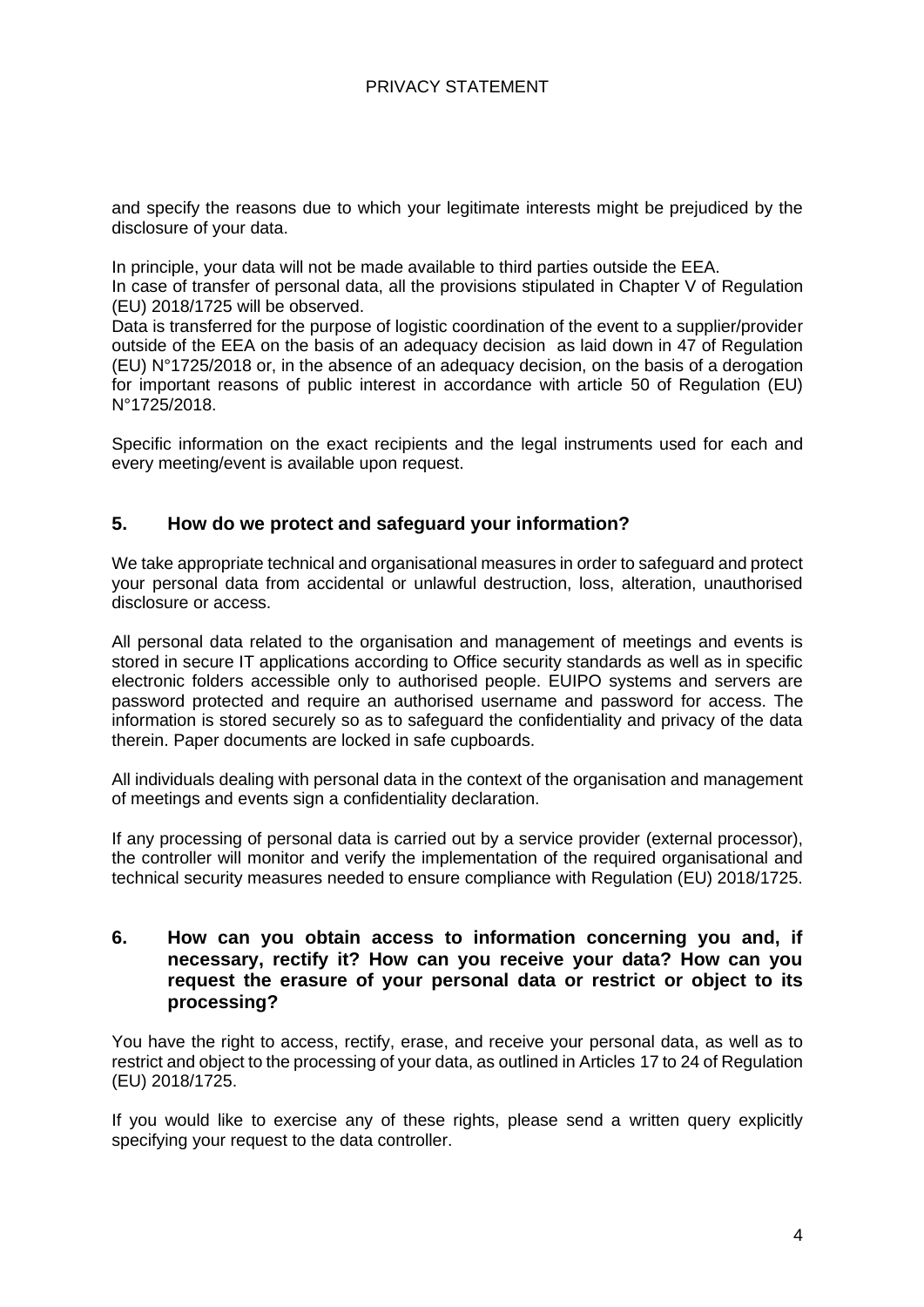# PRIVACY STATEMENT

Your request will be answered without undue delay, and in any event within one month of receipt of the request. However, according to Article 14(3) of Regulation (EU) 2018/1725, that period may be extended by a further 2 months where necessary, taking into account the complexity and number of the requests. The Office will inform you of any such extension within one month of receipt of the request, together with the reasons for the delay.

You can withdraw your consent for the processing of your health- related data at any time by writing an email to [eventlogistics@euipo.europa.eu.](mailto:eventlogistics@euipo.europa.eu) Please note that withdrawing your consent for the processing of your health-related data does not affect the lawfulness of any processing based on your consent before this consent is withdrawn.

# **7. What is the legal basis for processing your data?**

Processing operations are subject to Regulation (EU) 2018/1725:

- Article 5.1.(a) when processing is necessary for the performance of a task carried out in the public interest on the basis or in the exercise of official authority (applicable for identification data necessary for the organisation of the meeting/event, photos, videos, etc.).
- Article 5.1.(c) when processing is necessary for the performance of a contract to which the data subject is party or in order to take steps at the request of the data subject prior to entering into a contract (applicable for identification data necessary for the organisation of the meeting/event).
- Article 5.1.(d) when the controller of the data has received freely given, specific, informed and unambiguous indication of the data subject's agreement to the processing of his/her health-related data.
- Article 5.1.(e) when processing is necessary in order to protect the vital interests of the data subject (applicable only for mobile telephone numbers when they are collected during the registration for a meeting/ event).

In addition, personal data is collected and processed in accordance with data protection internal guidelines for processing personal data when organising and conducting meetings and events initiated/implemented by the EUIPO.

## **8. How long do we store your data?**

Personal data processed by the data controller or the service providers under its supervision are generally stored for the period of time necessary to achieve the purpose for which they have been processed.

Part of the data (name, surname, title, signature, email, bank details, fiscal code and address if applicable) is stored for accountancy purposes for a maximum period of 7 years.

Health-related data is stored for the maximum period of 1 month after the event if the participant has not withdrawn his/her consent. In case the consent has been withdrawn, the data will be deleted without undue delay. In case a health-related incident has been reported